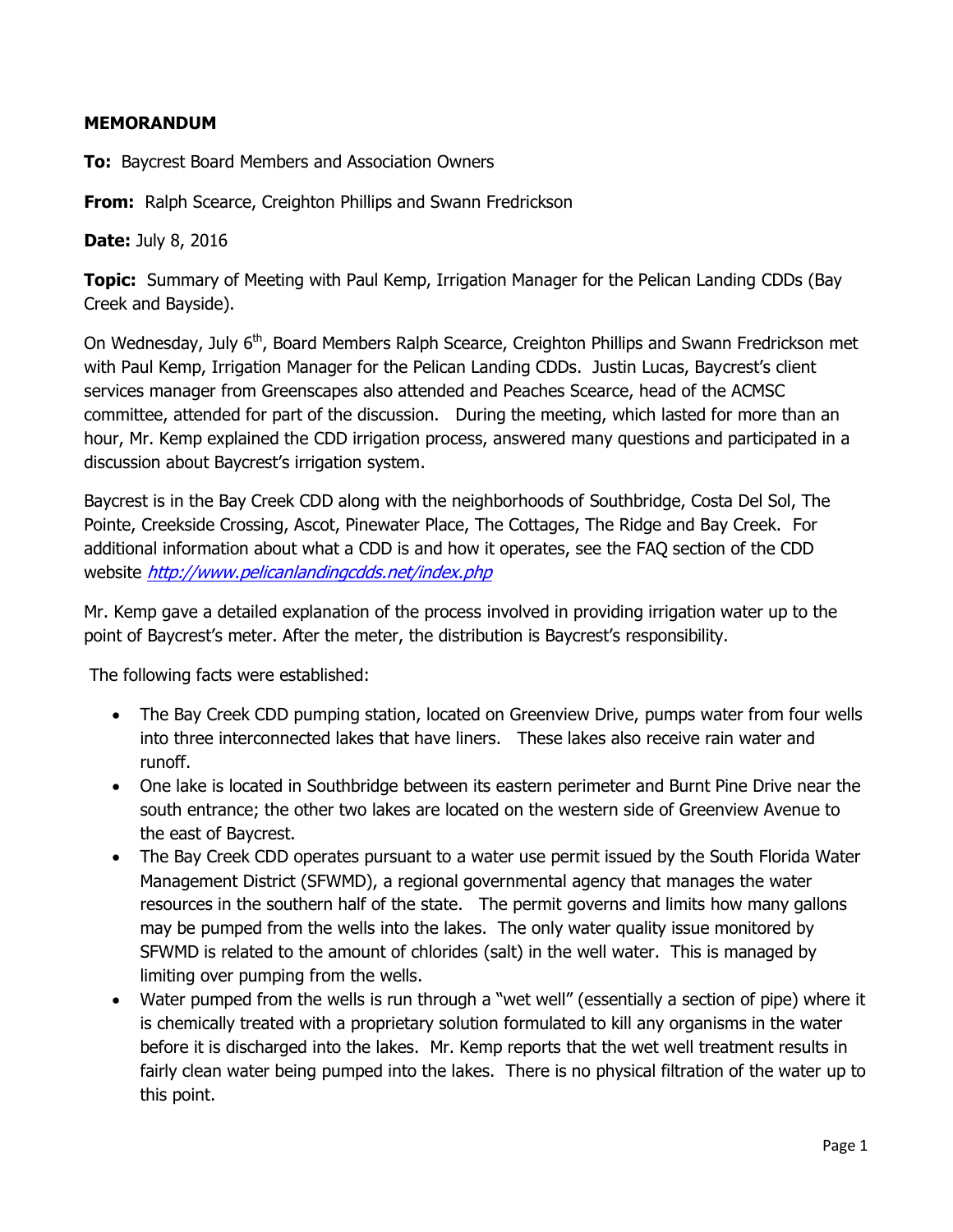- To provide irrigation water to the communities, three pumps in the pumping station pump water from the interconnected lakes through a fully automatic, self-cleaning, 18 pod Miller Leaman turbo disc filtration system (essentially 18 separate filters) which utilize multiple 200 micron (roughly 80 mesh) filtration discs in each pod. Then the filtered water is pumped into the main distribution line for delivery to the various communities in the Bay Creek CDD. At the time the Miller Leaman filter pods were installed, field trials were conducted to determine the most effective micron/mesh filter size to use in the pods.
- These Miller Leaman filter pods are designed to self-clean by backflushing automatically when required. In addition, the CDD physically removes the lids and manually inspects and cleans the 18 pod filters on a schedule which varies from weekly to monthly depending on the amount of debris present. The CDD has recently discovered that backflushing valves in 9 of the 18 filters are not working properly which means the filters must be manually cleaned more often until the valves are repaired. The broken valves are currently being rebuilt and should all be functioning as designed in the next 2-3 weeks. The water entering the main line is still being filtered but the efficiency of the filtration system will improve when all the backflushing valves are repaired.
- Bay Creek CDD irrigation water is not "reclaimed" water. It is groundwater. There are no laws or regulations governing the "quality" of the supplied water. The chlorides monitoring previously mentioned is related to the well water and the number of gallons which may be pumped out.
- In discussing the problem of snails and other organisms in the irrigation lines, Mr. Kemp explained that snails originate in the lakes as part of the natural environment. So do bryozoa, tiny organisms (also known as moss animals) that are becoming an increasing problem in this area. The larvae of both are small enough to pass through almost any filter including those of the CDD and Baycrest.
- The larvae feed on nutrients in the flowing water and eventually attach to valves and pipes at various points down the line in both CDD and community irrigation systems. The snails grow and mature, shedding shells a couple of times each year – a primary source of material clogging irrigation nozzles. The bryozoan grow quickly and colonize to form moss-like clumps which can also clog filters, valves and heads. Once they have grown large enough, both can be substantially reduced through filtration. But there is no practical filtration method which will prevent these tiny larvae from continuing to infiltrate the CDD and Baycrest irrigation systems. This is a problem related to environmental conditions and varies in severity during different times of the year and in different locations. At present, bryozoan are unusually abundant as evidenced by the need to clean the Baycrest filter every few days. This problem is not unique to Pelican Landing and is widespread in this area.
- In order to clear their main feeder line of bryozoan, snails and other debris, the CDD routinely flushes out the main line by opening a flushout valve at the end of the main line. This generally is done weekly, depending on conditions, and the water is discharged into the storm drain system. Mr. Kemp noted, however, that when water levels are very low, conservation demands that flushouts occur less often. Baycrest is located very close to the beginning of the main CDD line where there is less material to be flushed out than at the end of the line.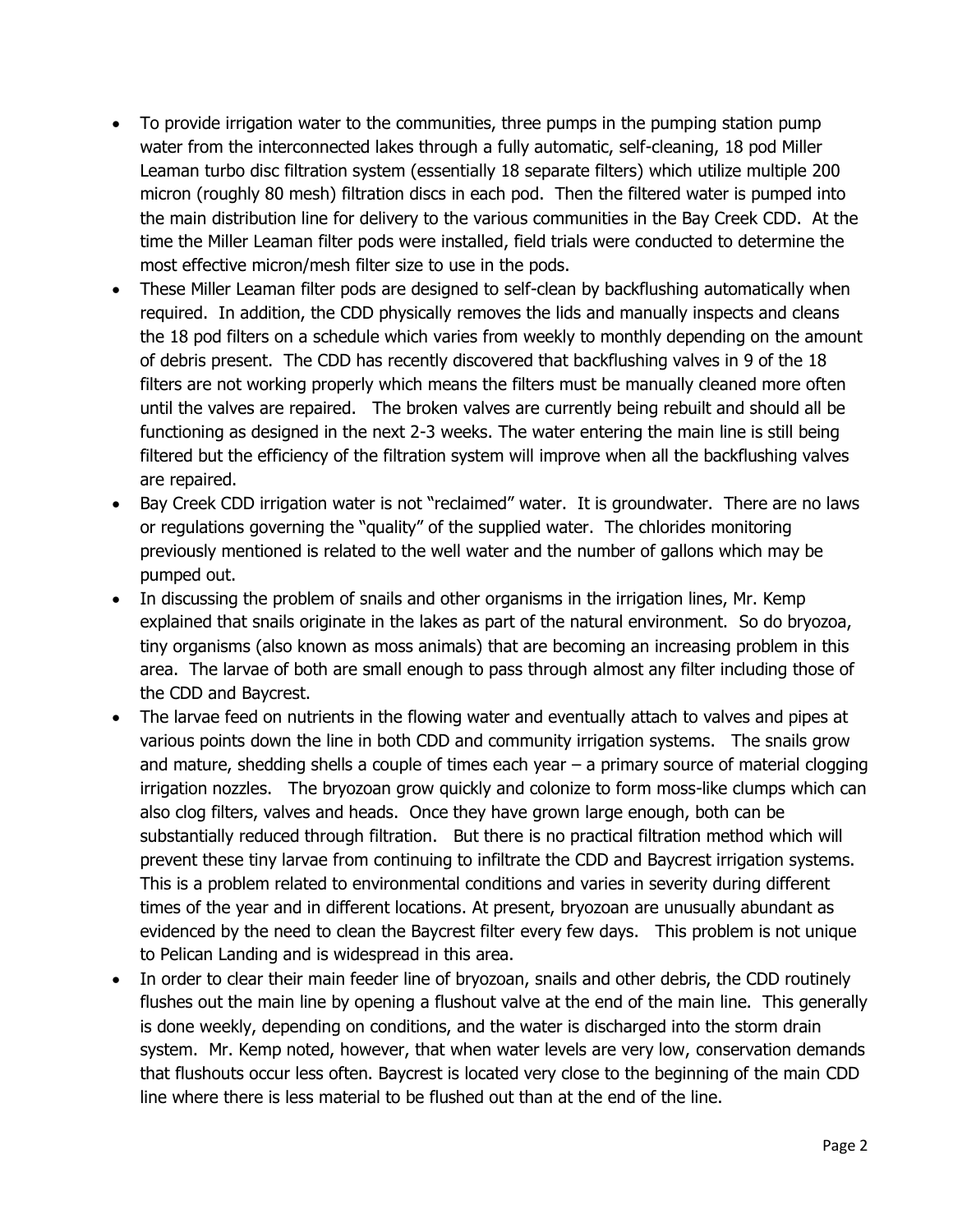- Mr. Kemp noted that flushing the main lines can never remove 100% of the bryozoan and snails to achieve perfectly clean water but it makes a very significant improvement and prevents accumulation. In his professional opinion, the water which arrives at Baycrest's meter is suitable for irrigation and of "pretty good quality" overall for open source water.
- Mr. Kemp noted that some other communities in the Bay Creek CDD report having snail/clogging problems similar to Baycrest – heads clog up quickly. These communities have a variety of filters (or none) and a variety of irrigation systems and components. They have single meters, multiple meters, loop systems, closed systems, flush out valves or not, etc., etc. According to Mr. Kemp, some communities in our CDD have a severe problem and some seem to be having very little problem. This makes it difficult to accurately "compare" Baycrest's irrigation system to others because there is so much variation in design and components. No other community has so many individual timer boxes.

After everyone was satisfied we understood how the CDD system operates to provide irrigation water, we discussed Baycrest's irrigation system and agreed on these facts:

- Baycrest's current irrigation system has design limitations which cannot be remedied easily or inexpensively.
- At present, Baycrest has a "closed" system without any flushout valves on the main 3 inch line. There may be such a valve(s) somewhere, but there are no drawings which indicate the location. Past testing could not locate any flushout valves. As a result, there is no way to flush bryozoa, snails and years of accumulated shells out of Baycrest's main 3 inch distribution line except through individual heads, one at a time. There are more than 1,000 heads which clog up shortly after being cleaned because there is so much debris remaining in the system (more than 20 years worth….).
- Despite the best filtering possible, bryozoa and snail larvae will continue to enter our system, grow and shed shells (in the case of snails), clogging the irrigation heads. Without the ability to flush out the system, this will continue to get worse over time because flushing out a few heads at a time won't ever remove enough of the new and accumulated debris to get ahead of the problem. Keeping the heads cleaned out is a costly maintenance expense.
- Mr. Kemp advised that if we had the ability to flush our lines, we could discharge the water directly into the storm sewers as long as we don't treat the water with chemicals.
- Although the CDD provides "filtered" water suitable for irrigation, it is up to each community to filter further if they want to remove more, finer material (snails or otherwise) from their system to reduce both clogging and general wear and tear on the system heads and valves.
- The basic design of Baycrest's system is very inefficient because there are 91 separate timer boxes on a single meter. There is usually a meter for each timer control. Most multi-family communities in our Bay Creek CDD have fewer timer controls to manage – sometimes as few as four. Despite being mounted at each address, many timer boxes also control zones on adjacent properties.